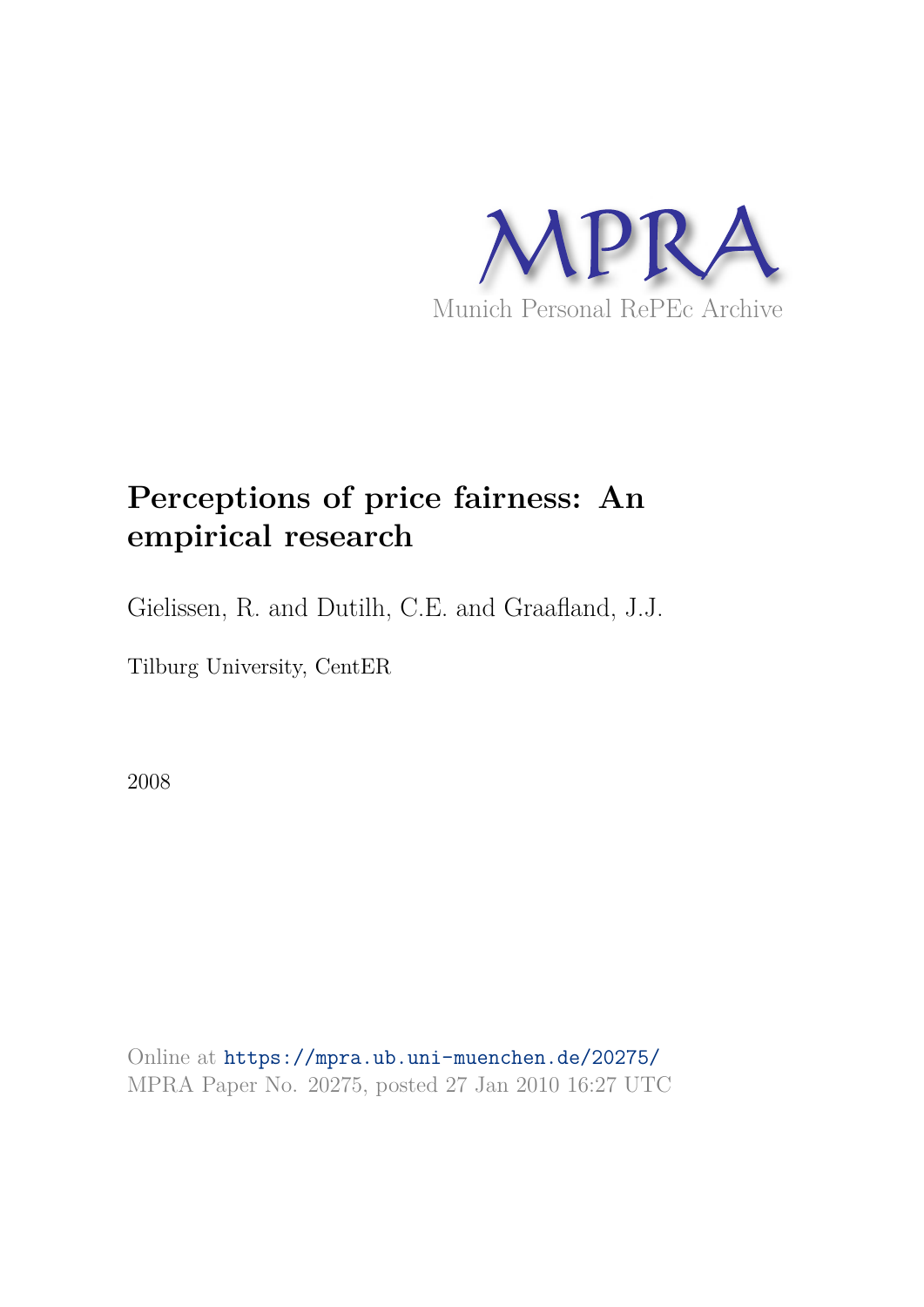# **Perceptions of price fairness: An empirical research**

By Robert Gielissen, Chris Dutilh and Johan Graafland

Robert Gielissen Fontys Hogescholen Rachelsmolen 1 (R4) P.O. Box 347 5600 AH Eindhoven, The Netherlands R.Gielissen@fontys.nl

Chris E. Dutilh Unilever Nederland Holdings Prins Hendrikkade 141 1011 AS Amsterdam The Netherlands ChrisDutilh@unilever.com

> Johan J. Graafland Tilburg University Room D246 P.O. Box 90153 5000 LE Tilburg The Netherlands j.j.graafland@uvt.nl

ABSTRACT

This paper researches factors that influence price fairness judgements. The empirical literature suggests several factors: reference prices, the costs of the seller, a self-interest bias and the perceived motive of sellers. Using a Dutch sample, we find empirical evidence that these factors significantly affect perceptions of fair prices. In addition, we find that the perceived fairness of prices is also influenced by other distributional concerns that are independent of the transaction. In particular, price increases are judged to be fairer if they benefit poor people or small organisations rather than benefiting rich people or big organisations.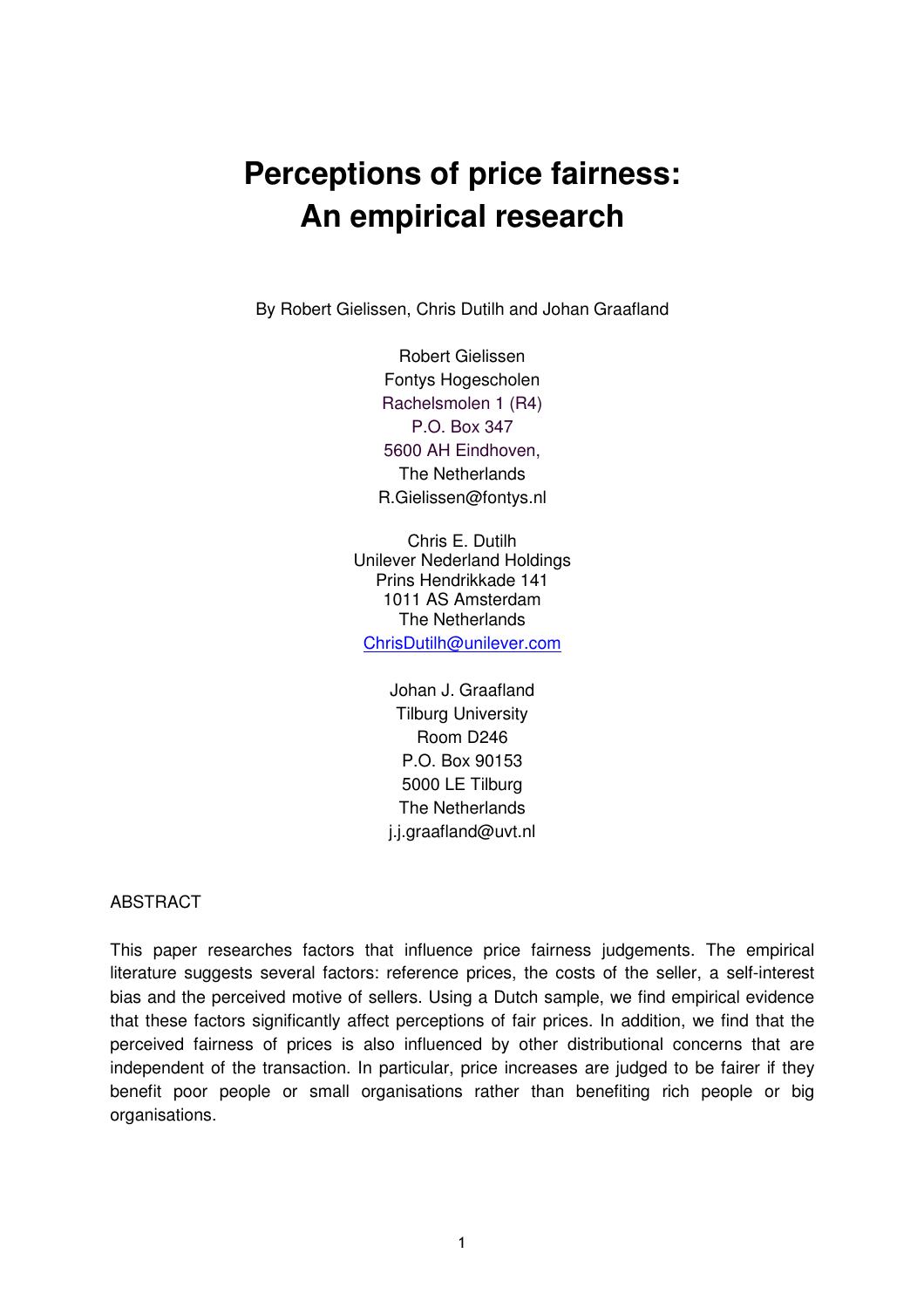Fairness is an increasingly important topic in the economy. Economic transactions are not driven merely by economic motives (See for example Sen, 1996). For many types of organisations it is very important to know when people perceive prices and price changes to be fair. A recent example that clearly illustrates the importance of fairness perceptions is the commotion about the salary of the managing director of the non-profit organisation "De Hartstichting" (the "Heart Foundation"), a foundation that combats heart diseases. In 2004, a newspaper reported that the managing director of "De Hartstichting" received a salary of over € 170,000 annually. Many contributors and collectors were furious, and stopped their donations and their work for the foundation. According to them, the salary of the director was much too high, and therefore unfair. The management of the foundation claimed that an experienced heart specialist was needed in order to lead the research, and that experienced heart specialists often earn a lot more than  $\epsilon$  170,000. For many people, this explanation was insufficient. The foundation saw no other option than to discharge the managing director, who was not prepared to lower his salary. Despite this discharge, the reputation of "De Hartstichting" was seriously damaged.

**1. Introduction**<br> **1. Introduction**<br> **Fairness is an increasingly important topic in<br>
divien merely by economic motives (See for<br>
organisations it is very important to know where<br>
be fair. A recent example that clearly il** Not only for non-profit organisations, but also for commercial organisations it is very important to know when people perceive prices and price changes to be fair or unfair. Experimental research has shown that concerns about fairness affect choice behaviour of agents (Rabin, 1998). This type of research subjects individuals to self-interested choices and fair choices. It is found that about half of all subjects behave in a way that is significantly inconsistent with pure self-interest. Economic literature gives many examples of this (See for example Bougie, Pieters and Zeelenberg, 2003). For instance, cash posters worked harder than required because of favourable work group attitudes that were dependent upon workers' sense of fair treatment (Akerlof, 1982). Judgments of unfairness lead to dissatisfaction (Oliver and Swan, 1989) and more price consciousness (Sinha and Batra, 1999). It may also lead people to complain or ask for a refund (Xia et al, 2004). In more extreme cases, people might even try to take revenge by not coming back, by spreading negative word-of-mouth or even by using violence (Bougie et al, 2003). Research by Kahneman et al (1986) shows that in some cases people are even willing to disadvantage themselves in order to punish a seller that is perceived to be acting unfairly.

In practice, however, considering fairness judgements is no easy task, because the concept of fairness is highly complex. In literature, many concepts of fairness have been developed representing various different aspects of price fairness (Graafland, 2007; Campbell, 1999; Frey et al, 1993; Kalapurakal et al, 1991, Maxwell, 1995; Maxwell, 2002; Xia et al 2004). In daily practice these different aspects might influence the behaviour of economic agents. The purpose of this paper is to examine the empirical relevance of these aspects for the Netherlands.

For this purpose, we first formulate several hypotheses about price fairness perceptions. Most of them are supported by some main findings of the empirical research in economic and psychological literature into factors that impact on price fairness judgements. We believe, however, that the current literature does not present the complete set of factors that influence price fairness judgments. In particular, we add one new hypothesis, namely that inequalities, which exist before the transaction takes place, may inform price fairness judgements. The hypotheses can be found in section 2. Section 3 describes the methodology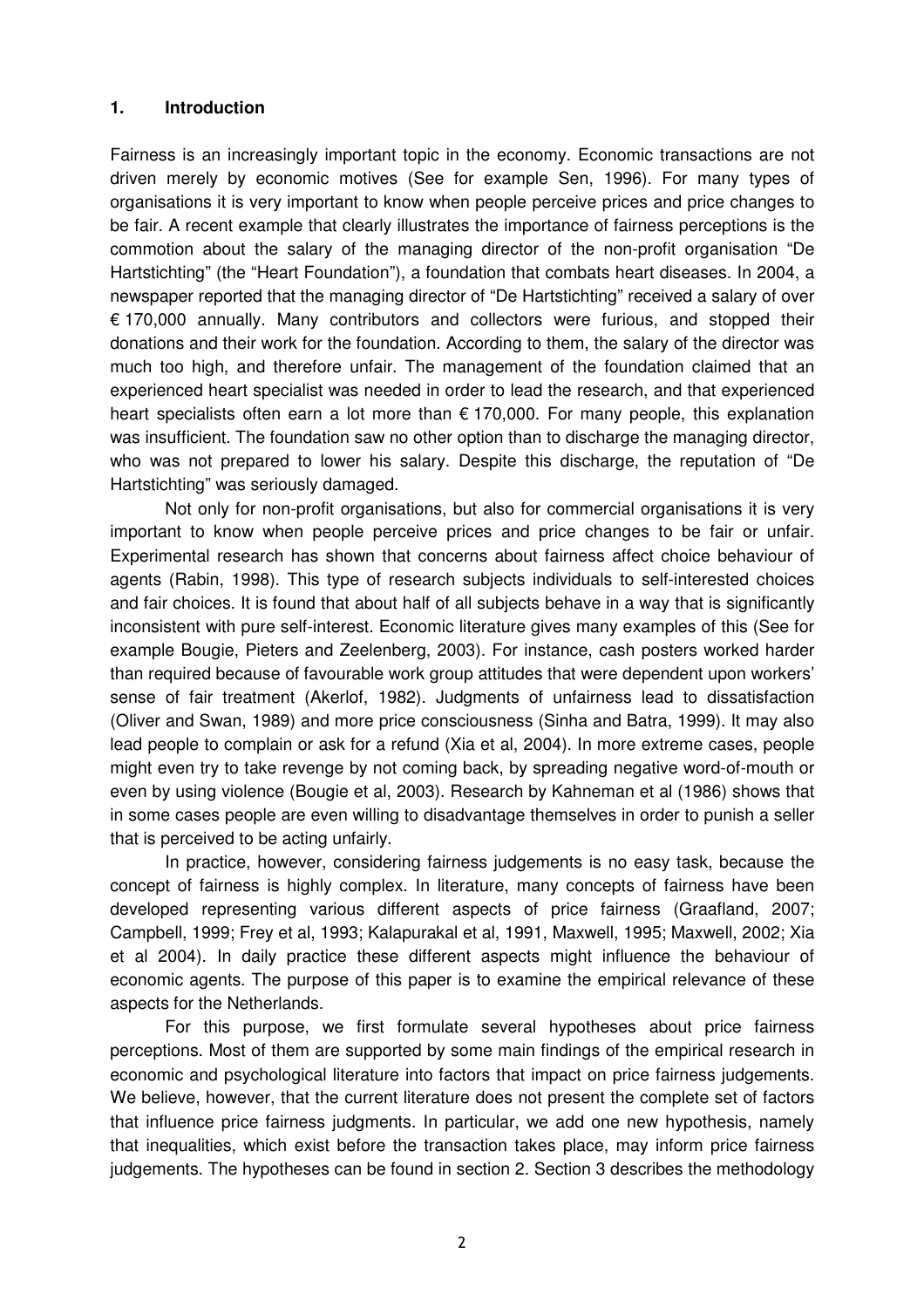that we have used in our own empirical research in order to validate our hypotheses in the Dutch situation. The outcomes of the empirical research are described in section 4. The conclusion can be found in section 5.

# **2. Hypotheses on price fairness perception**

Investigation into price fairness has evolved from the early work on social exchange (see, for example, Adams, 1965). An important concept of social exchange was *distributive justice* that pertained to the allocation of just outcomes. Later, the focus shifted towards a concern for fair procedures. Applied to prices, *procedural justice* relates to whether the seller has 'played fair' by adhering to the rules of process when setting the price. As is shown by Collie et al (2002), outcome evaluations tend to be influenced by perceptions of procedural justice.

Among the first to explore the concept of price fairness were Huppertz et al (1978). In their study, people were asked to judge the fairness of scenarios containing inequitable levels of price and service. Although this research had several limitations, it has induced many researchers to further explore the concept of price fairness judgments.

Various hypotheses can be formulated on the underlying mechanisms which regulate the price fairness perception. In this section five hypotheses will be formulated and, where relevant, supported with literature. In our view these hypotheses may not be a full set<sup>1</sup>, but they quite well cover the most relevant aspects.

## *Hypothesis 1: Reference prices play a role in price judgements*

One of the most important findings in the literature is that fair prices are related to reference prices (Kahneman, Knetsch and Thaler, 1986). The primary rule is that the actual price should be equal to the price that a consumer expects. This price is the 'reference price'. Both market prices and prices from previous transactions can serve as reference prices. Consumers feel that they are entitled to this reference price, because consumers at other stores or in the recent past can buy or have bought the commodity for the same price. More specifically, the results indicate that buyers perceive they have an entitlement to the terms of a reference transaction and sellers perceive they have an entitlement to the profit resulting from this reference transaction. This concept is referred to as the 'dual entitlement' (DE) principle. According to the DE principle, it is unfair for firms to exploit excess demand because this violates the customer's entitlement to the reference price. The most intriguing aspect of this principle is that entitlements are not symmetrical: in the case of increased costs, sellers are allowed to increase prices in order to protect their reference profit. However, when costs decline, sellers do not have an obligation to lower prices because the reference terms of the buyers are not threatened.

# *Hypothesis 2: Options to pass-on production costs are perceived to be fair*

<u> 1989 - Johann Barn, mars ann an t-Amhair an t-Amhair an t-Amhair an t-Amhair an t-Amhair an t-Amhair an t-Amh</u>

In the literature several cost-based pricing rules have been developed. Kalapurakal et al (1991) test the fairness of the DE principle against two alternative cost based rules: a '*cost-*

<sup>&</sup>lt;sup>1</sup> For example, one of the mechanisms not tested in our research is that of Frey and Pommerehne (1993) who find that procedural fairness rules, such as 'first come, first served' and a lottery mechanism, are perceived to be the fairest.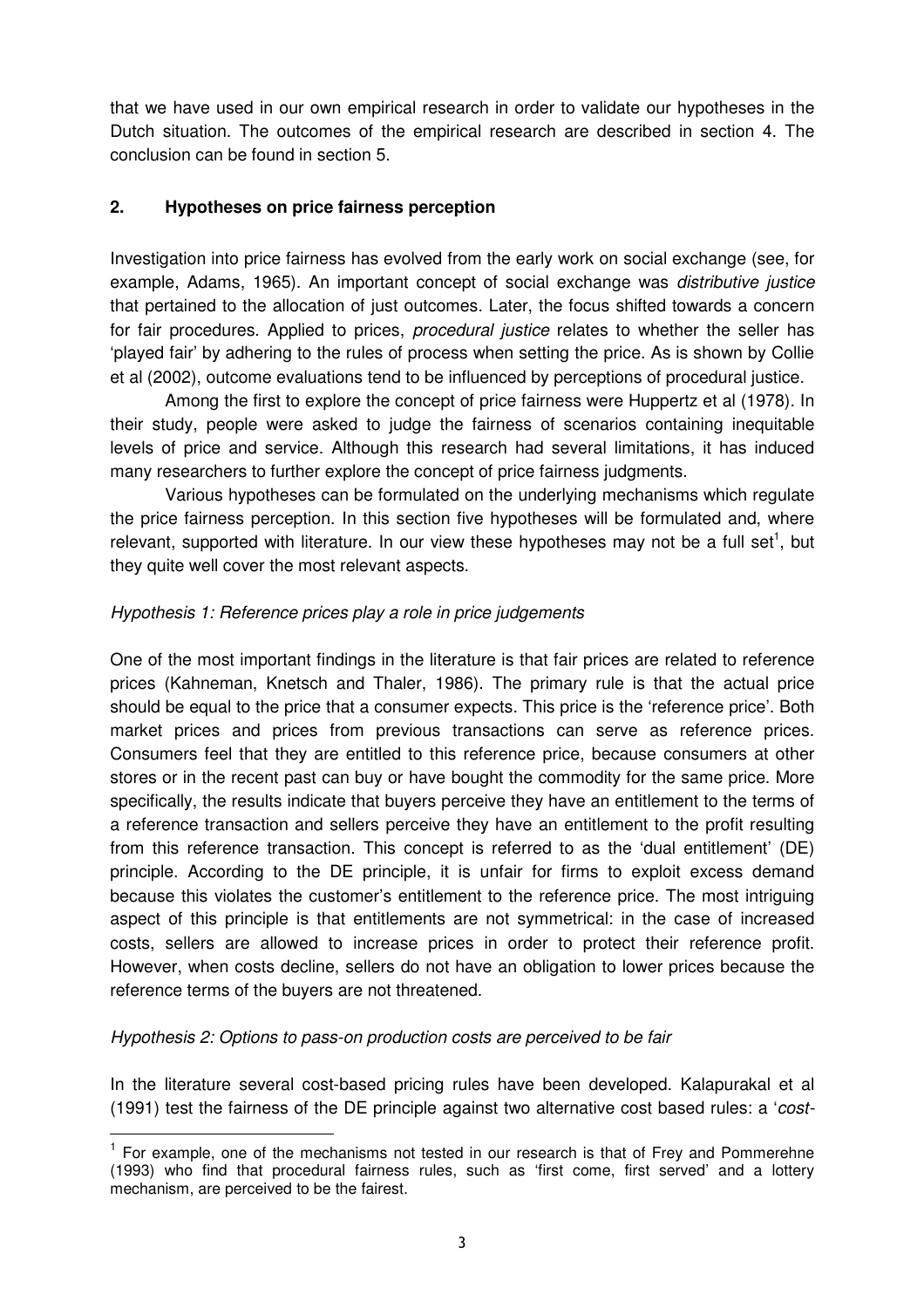*plus rule*', which implies that prices are positively related to costs, and a '*buffer rule*', which says that small cost increases and decreases are absorbed by the seller. The authors conclude that the case for the DE principle may not be as strong as argued by Kahneman et al (1986). Both a buffer rule and a cost-plus rule applied consistently to cost increases and decreases are considered to be more fair than the dual-entitlement principle.

Three years later Dickson and Kalapurakal (1994) repeated this research, including a fourth cost-based rule: 'average costs', which states that the price is set in such a way that the buyer and the seller both pay for half of the extra costs in the case of a cost increase, and also both benefit equally when a cost decrease occurs. The findings do not change the results significantly, and therefore represent a further challenge to the DE principle.

Clients often lack an accurate understanding of the costs that are associated with a product and the profits a firm makes. Bolton et al (2003) show that people strongly overestimate the profits that are being made by a firm. For example, the profit margin of grocery stores is normally about 1-2%, whereas people's estimate was 27.5%. Several explanations are given. One is that people underestimate the effects of inflation, causing people to overestimate profits made by firms. Another explanation is that people do not spontaneously consider all cost categories. When different cost categories are explicitly mentioned to the respondents, perceived profits go down, but are still much higher than the actual profits.<sup>2</sup>

#### *Hypothesis 3: Pursuing social goals is considered more fair than increasing profits*

Many of the studies mentioned so far have used questionnaires in which people were given a lot of information about the transaction. In reality, people do not have so much information. They therefore often base their fairness judgment on assumptions they hold about firms and their products. If people think that firms are making a large profit, feelings of unfairness are more likely to arise in the case of a price increase.

Furthermore, a high profitability is perceived as fairer if the buyer thinks that the seller has the intention of serving some social goals rather than making a high profit. The relevance of the inferred motive for fairness judgments can be illustrated by an example that is used by Campbell (1999): A price rise for bottles of water after an earthquake is unfair if the supplier wants to take advantage of the situation. It is, however, perceived as more fair when the supplier is trying to prevent a shortage by rationing the use of bottles of water. Kantian ethics can be used to explain this assumption. If the supplier wants to take advantage of the situation, he uses other people as means to an end (profit), and not as an end in themselves (Velasquez, 1998). If he is trying to prevent a shortage, he treats the consumer as an end (his goal is that there will be enough water for everyone). The importance of social components (such as inferred motive) of fairness judgements in addition to the economic

<u> 1980 - Johann Barn, mars an t-Amerikaansk komponister (</u>

 $2$  Kahneman et al (1986) and Xia et al (2004) also find that people do not always act completely rationally. For instance, people are more sensitive to out-of-pocket cost than to opportunity costs and more sensitive to losses than to foregone gains. Judgements of fairness are also susceptible to framing effects (that is, the way a situation or transaction is presented). Kahneman et al (1986) show that a nominal wage cut of 7% in a situation with no inflation is perceived to be unfair, while an increase in nominal wage by 5% in a situation with 12% inflation is not. Thaler (1985) also provides several examples of situations in which people do not act rationally, as would be predicted by standard economic theory.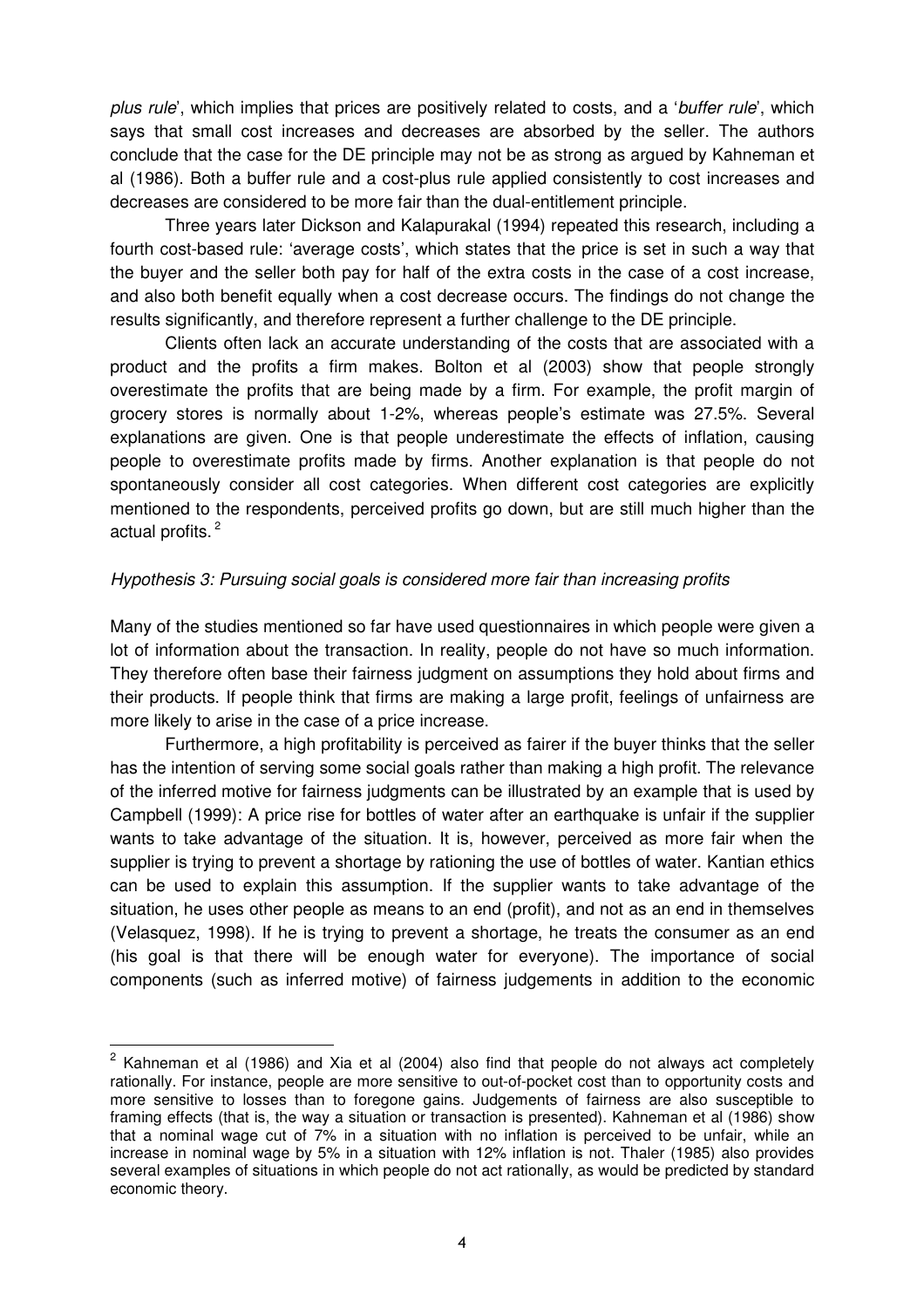components is also demonstrated by Maxwell (1995). He finds that people attach value to prices being affordable by everyone.<sup>3</sup>

# *Hypothesis 4: Self-interest affects the notion of fairness*

Another outcome of Kahneman et al (1986) is that fairness judgments are biased by selfinterest. This implies that someone who is being disadvantaged, be it as a seller or as a buyer, perceives more unfairness than someone who is advantaged. This self-interest bias is also observed by Dickson and Kalapurakal (1994), Maxwell (2002) and Xia et al (2004).

# *Hypothesis 5: The notion of fairness is biased towards poorer and smaller parties*

This hypothesis has to our knowledge not been elaborated in literature, but in our view it is as relevant as the other ones mentioned before. Protests against low prices paid by Western companies to companies in developing countries, like in the coffee sector or textile sector, suggest that distributional factors not directly linked to the transaction itself (i.e. the producer or consumer surplus from the transaction), such as the total income, wealth or economic power of the buyers and seller, also influence perceptions of fairness. We therefore hypothesise that price increases are considered to be fairer if they benefit poor agents rather than rich agents. More generally, also other types of inequalities may inform price fairness judgements. We have therefore added one alternative measure of inequality, namely inequality in scale and hypothesise that price increases are considered to be fairer if they benefit small organisations rather than large organisations. Scale may be an indication of income, but also of other factors, such as power.

# **3. Methodology**

<u> 1989 - Johann Barn, mars ann an t-Amhair an t-Amhair an t-Amhair an t-Amhair an t-Amhair an t-Amhair an t-Amh</u>

In order to validate the hypotheses which we have formulated in section 2, we used a questionnaire. This questionnaire can be found in appendix 1. Each hypothesis has been tested by one or more pairs of questions. A pair of questions consists of two questions that were similar, except for one factor. By comparing the answers to the two questions, we checked whether the factor that was changed influences the fairness judgment. Of course, the questions were in random order, so that one question from a pair was never asked immediately after the other one. Moreover, we randomly inserted ten other (unpaired) questions to reduce the visibility of the paired questions (these questions are not in the appendix)

The questionnaire consists of questions that sketch practical situations. Two questions asked people which price they would consider to be fair under certain conditions. For the other questions there were four possible answers: 'completely fair', 'acceptable', 'unfair' and 'very unfair', which is similar to the method used by Kahneman et al (1986). Note that the rating scale is 'unbalanced'. This implies that there is no neutral point. In this way, respondents are forced to choose between an opinion that is more fair or less fair than "neutral". To apply statistical tests to the answers, the data had to be transformed into

 $3$  Sometimes also the social relationship between buyer and seller is considered in fairness judgments. For example, both the studies of Huppertz et al (1978) and Bolton et al (2003) show that price increases are perceived to be extra unfair when they harm regular customers.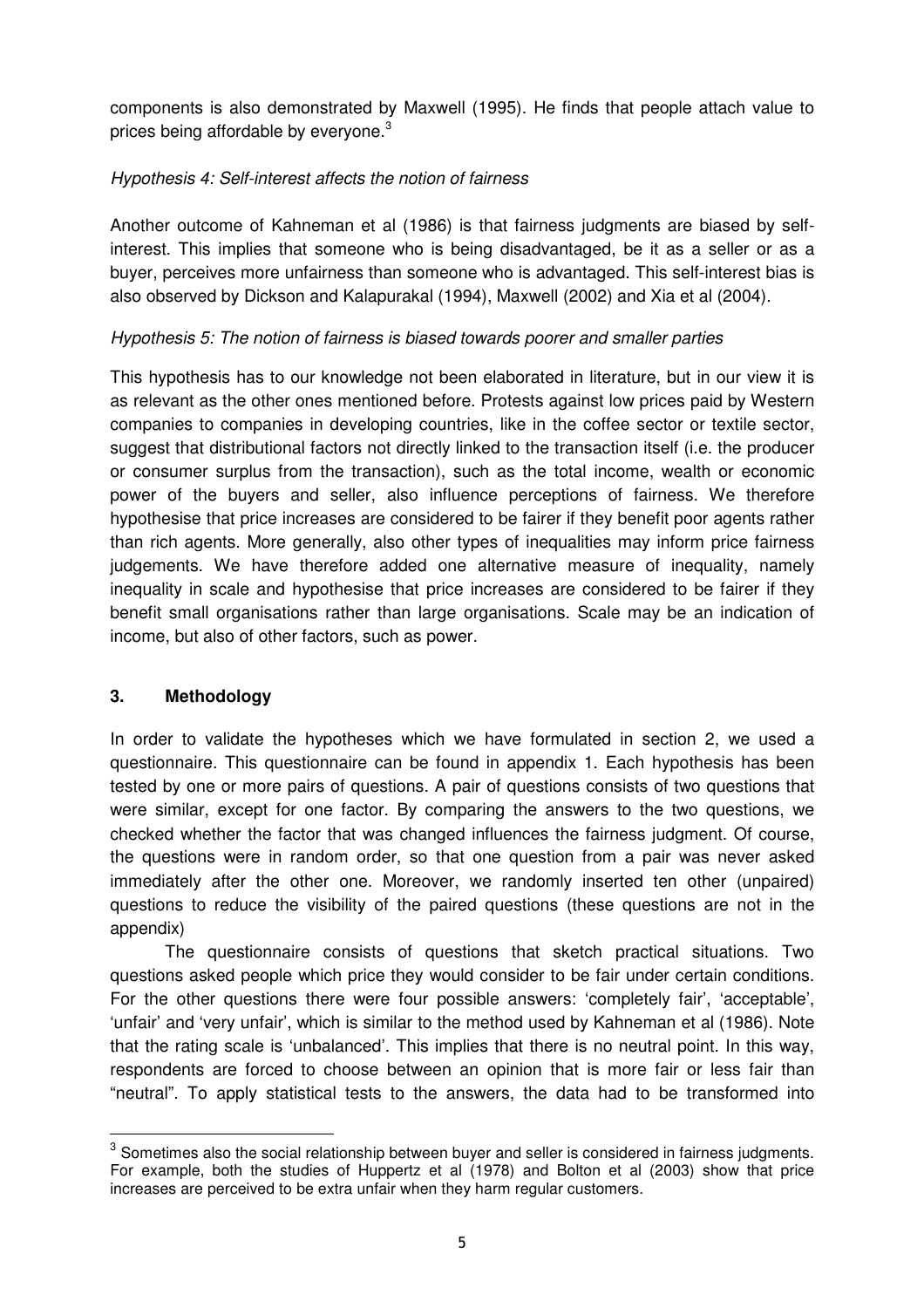numerical data. This was done by assigning "fairness points" to the answers that were given (completely fair: 4 points; acceptable: 3 points; unfair: 2 points; very unfair: 1 point). In the last part of the questionnaire we posed questions about sex, age and income.

## *The sample of the questionnaire*

The questionnaire was put on a website. For a period of three weeks people were able to fill out the questionnaire and to submit it on-line. We asked as many people as possible to fill out the questionnaire. This form of data collecting is called 'convenience sampling', which means that the data has been collected from members of the population who were conveniently available to provide it (Sekaran, 2003). In total, 307 people filled out the questionnaire. According to the central limit theory, a sampling distribution will be approximately normal if a sample size is sufficiently large. For most sampled populations, sample sizes greater than 30 will suffice for the normal approximation to be reasonable (McClave et al, 1998). Since our sample size is much larger, we can use normal approximation.

The sample of the questionnaire on the Internet consists of 183 males (59,6%) and 124 females (40,4%). People were also asked to indicate whether their family income was 'below average' (18%), 'average' (35%) or 'above average' (43%). Relatively many respondents are younger than 30 years. This can be explained by the fact that, like in other empirical studies ethics, (e.g. Angelidis & Ibrahim, 2004) we asked students to fill in the questionnaire. However, since the response of students may not be representative for the Dutch population, we also did substantial effort to include other groups in the sample. As a result of our efforts, more than 60% of the sample consists of non-students aged 30 years or older. This allows us to test the possible bias resulting from using students in the sample. Furthermore, since the sample consists of relatively many males and people with a family income that is above average, we have also tested for statistical differences between different gender and income groups. The test statistics show, however, that there are no significant differences between any of these subgroups (see Appendix 3). This implies a more representative sample of the Dutch population will not produce results that differ from our estimates.

# **4. Results**

In the following paragraphs the validation of the various hypotheses, as obtained from the questionnaires, will be shown. Each of the five hypotheses will be dealt with in turn, showing the questions as well as the answers given, whereby we show the difference between the mean answers that were given to the two questions that form a pair. The last columns give the standard error of the mean differences for every pair of questions and the T-value with a probability of 95%. If the T-value exceeds 2.0, the factor that was changed has a significant influence on price fairness perception.

# *Hypothesis 1. Reference prices play a role in price judgments*

This hypothesis was tested with two pairs of questions. In the first set actual prices in different stores were used as a reference, while in the other set historic prices were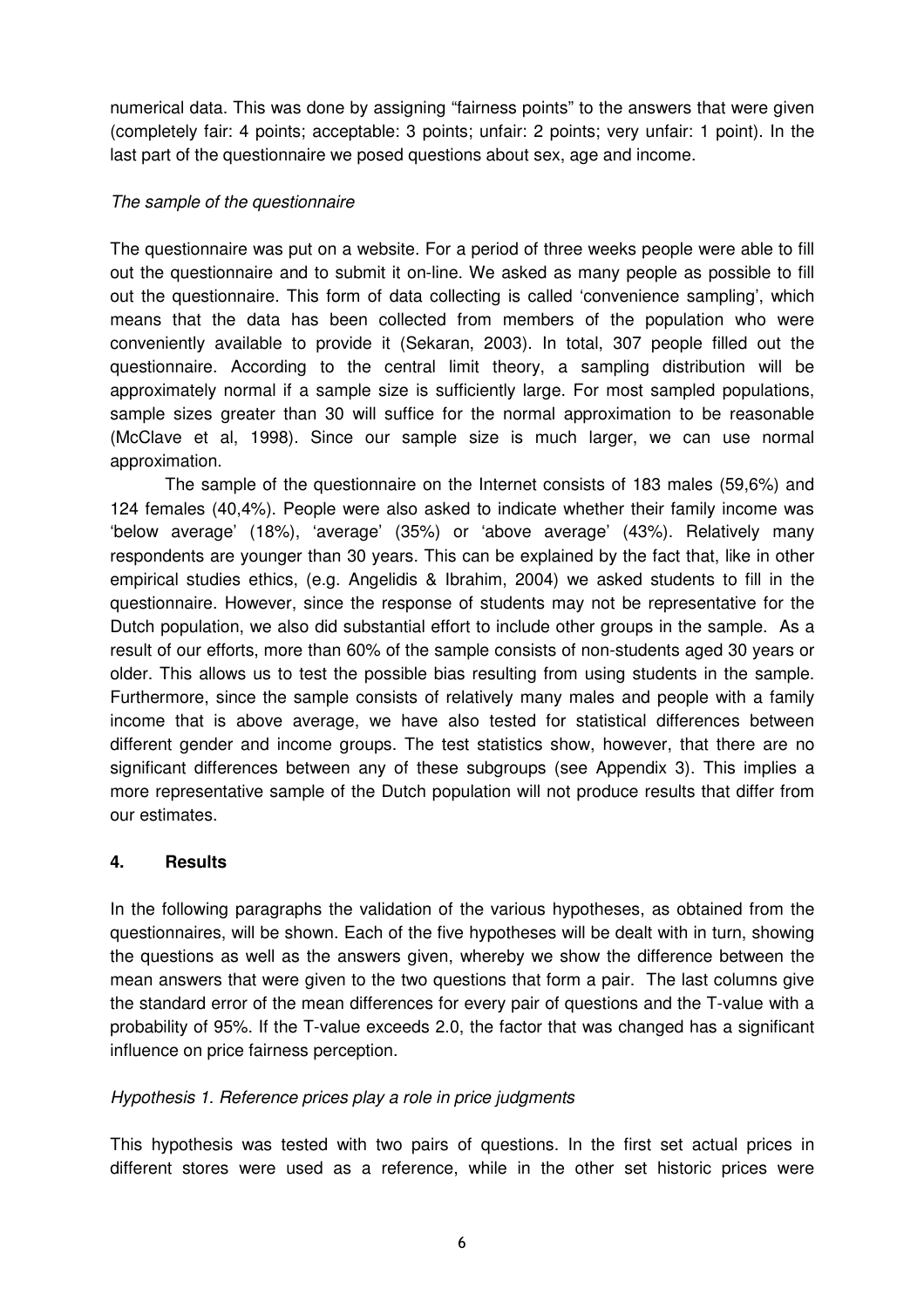compared to current prices. In both pairs, the respondents were asked to judge the fairness of the price for a particular product, whereby in one of the questions the reference price was equal to the price that had to be judged, while in the other the reference price was lower. As can be seen from Table 1, the difference is significant for both pairs. Prices that match prices of competitors or prices in the past are considered to be much fairer than prices that strongly deviate from these reference prices.

| I ANIC I           | <u>Helercine prices play a major rule in price judgments. Test results</u> |                              |            |                |  |  |  |  |
|--------------------|----------------------------------------------------------------------------|------------------------------|------------|----------------|--|--|--|--|
| Reference<br>price | Pair<br>οf                                                                 | Mean difference in           | l Standard | <b>T-value</b> |  |  |  |  |
| taken as:          | questions <sup>a</sup>                                                     | fairness points <sup>b</sup> | error      |                |  |  |  |  |
| Actual price       | Set I                                                                      | 0.901                        | 0.064      | 13.982         |  |  |  |  |
| Historical price   | Set II                                                                     | 0.671                        | 0.080      | 8.351          |  |  |  |  |

**Table 1 Reference prices play a major role in price judgments: Test results** 

<sup>a</sup> See appendix 1 for the questions

b Difference in average fairness points of the two questions. For each question the options are: completely fair: 4 points; acceptable: 3 points; unfair: 2 point; very unfair: 1 point.

The mean difference was biggest for the pair of questions in which actual prices were compared. However, also the historic price comparison shows a significant difference.

# *Hypothesis 2: Options to pass-on production costs are perceived to be fair*

In order to test the second hypothesis we asked respondents to judge the fairness of a price increase for snow shovels after a blizzard compared to a price increase after an increase in the wholesale price of snow shovels. A price increase after a rise in the costs of the seller is considered to be much fairer than a price increase in response to the rise in demand. Again, the difference between the mean answers given is quite large and significant.

| Table 2 | Options to pass-on production costs are seen as fair: Test results |
|---------|--------------------------------------------------------------------|
|---------|--------------------------------------------------------------------|

| Pair of questions <sup>a</sup> | Mean difference in fairness points <sup>b</sup> | Standard error | <b>T-value</b> |
|--------------------------------|-------------------------------------------------|----------------|----------------|
| Set III                        | .086                                            | 0.048          | 22.417         |
| $\sim$<br>$\cdots$             |                                                 |                |                |

<sup>a</sup> See appendix 1 for the questions <sup>b</sup> See Table 1

# *Hypothesis 3: Pursuing social goals is considered more fair than increasing profits*

This hypothesis concerns the 'inferred motive' of the seller. This hypothesis was tested with one pair of questions. We used the same case as mentioned by Campbell (1999) of a shop owner who increases the price of a bottle of water after an earthquake in a remote village, which has caused the delivery of water to be delayed. In the first question, his motive is to make some extra money. In the other question, his motive is to make sure that people do not use more water than they need, so that there will be enough for everybody. Table 3 shows that this difference in motive indeed makes quite a big difference in perceived fairness. The mean difference is over 0.5 'fairness points', and is significant.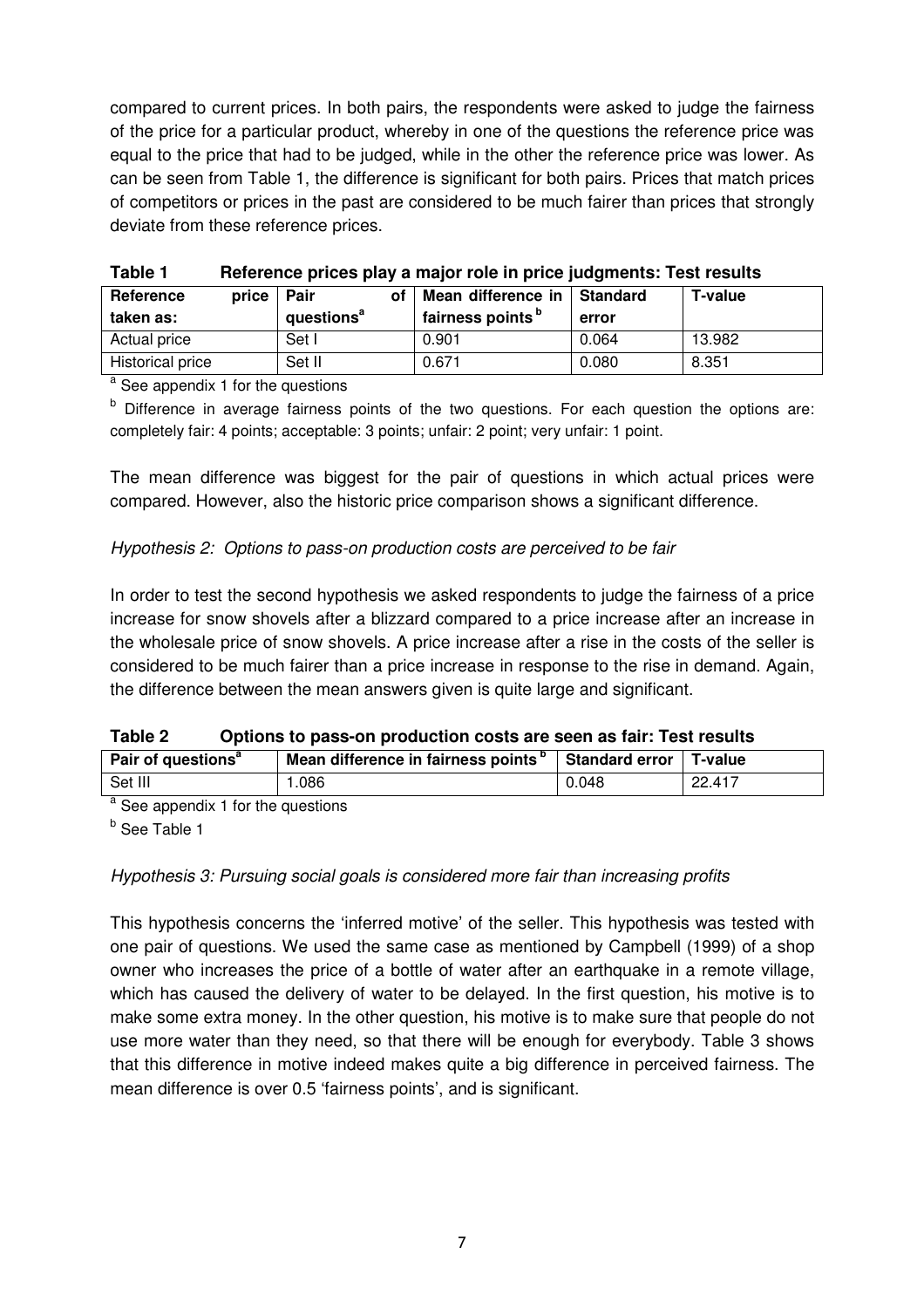| Table 3 |  |  |  | Pursuing social goals is more fair than increasing profits: Test results |
|---------|--|--|--|--------------------------------------------------------------------------|
|---------|--|--|--|--------------------------------------------------------------------------|

| Pair of questions <sup>a</sup> | Mean difference in fairness points <sup>p</sup> | Standard error | T-value |
|--------------------------------|-------------------------------------------------|----------------|---------|
| Set IV                         | 0.517                                           | 0.047          | 11.078  |
|                                |                                                 |                |         |

<sup>a</sup> See appendix 1 for the questions

<sup>b</sup> See Table 1

*Hypothesis 4: Self-interest affects the notion of fairness* 

For the hypothesis that people have a 'self-interest bias' in judging price fairness we have chosen two perspectives. The first perspective relates to that of the buyer. We compare the judgment in a situation in which the price (of snow shovels) is increased when demand is high with that in which the price of snow shovels is decreased when demand is low. Assuming that most people from our sample will identify with the buyer of a snow shovel rather than with a seller of a snow shovel, greater unfairness should be perceived in the first question. In Table 4 it is shown that there is indeed a very large and significant difference in the perceived fairness.

| Table 4 | Self-interest affects the notion of fairness: Test results |
|---------|------------------------------------------------------------|
|---------|------------------------------------------------------------|

| Perspective of<br>transaction | Pair of<br>questions <sup>a</sup> | Mean difference in<br>fairness points <sup>b</sup> | <b>Standard error</b> | T-value |
|-------------------------------|-----------------------------------|----------------------------------------------------|-----------------------|---------|
| Buyer's perspective           | set V                             | 0.908                                              | 0.316                 | 2.873   |
| Seller's perspective          | set VI                            | 1.378                                              | 0.054                 | 25.671  |

<sup>a</sup> See appendix 1 for the questions

<sup>b</sup> For set V: see Table 1. For set VI, we report the difference in average fair price

The second perspective relates to the seller's perspective. Both questions were exactly the same: "a farmer needs to receive 15 cents per kilo of potatoes to be able to continue his business. The market price is 12 cents per kilo. What is a fair price?" However, in the first question, we wrote: "Suppose a farmer..." and in the second question we wrote: "Suppose you are a farmer...". Table 4 shows that there is a significant mean difference of 0.908 eurocent per kilo, despite the fact that the two questions were very similar.

# *Hypothesis 5: The notion of fairness is biased towards poorer and smaller parties*

Hypotheses 5a and 5b relate respectively to influences of income or scale inequality between buyer and seller on price fairness judgments. These perspectives have to our knowledge not been tested before. We therefore used five sets of questions to test this hypothesis.

One set of questions concerns poor coffee producers in developing countries that sell coffee to rich Western coffee buyers. On the coffee market, fairness is a big issue. Coffee prices that roasters pay to coffee farmers have been the subject of discussion for a long time. In the first question, there are two poor coffee farmers and one rich buyer. The buyer uses his market power to get the lowest possible price. In the second question, there is only one poor coffee farmer, but there are two rich buyers. Now the coffee farmer has market power, and uses this to get the highest possible price. The principle on which action is taken is the same in both questions. Only the wealth of the parties that are involved in the transaction differs. As can be seen from Table 5, the mean difference is very large and significant. The price increase that the small farmer can get because of the favourable market circumstances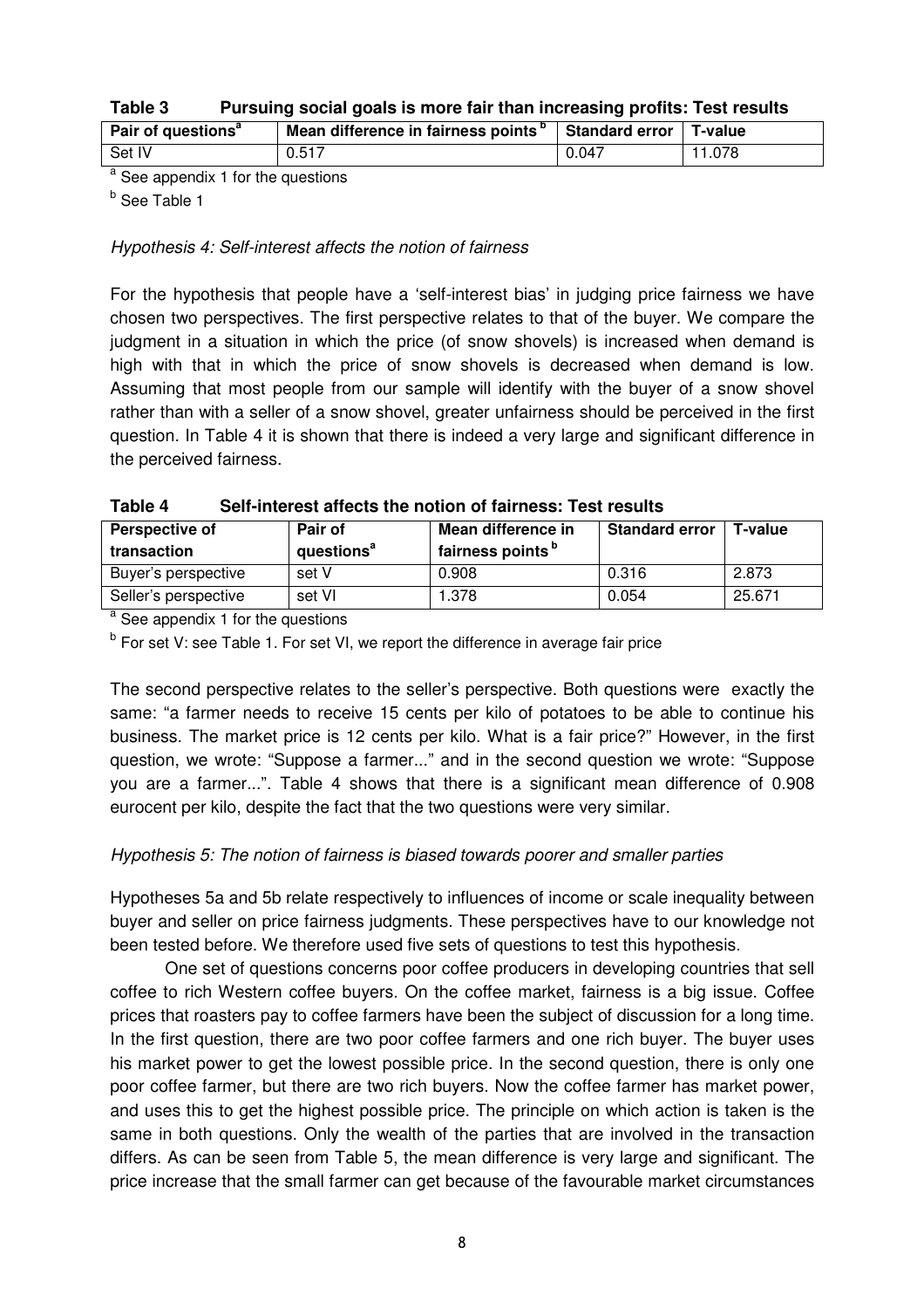is considered to be fair (the average score is 3.0, see appendix 2), whereas the price reduction that the small farmer must accept in the case of unfavourable market circumstances is considered to be unfair (the average score is 1.87, see appendix 2). This result therefore makes a strong case for hypothesis 5a.

In the next set of questions, a clothing store moves production to a country where wages are low (also by the standards of that country), in order to increase profits. In one question, the clothing store was already making large profits before the shift, while in the other question the clothing store was incurring losses. NGOs and anti-globalists often criticise Western retailers for paying wages well below the living wage. Amirul Haque Amin, for example, criticises C&A for buying merchandise from a factory in Bangladesh that pays wages well below the official minimum wage (Graafland, 2002). Another example is Klein (2002) who criticises Adidas for paying wages of 13 dollar cents per hour, whereas the living wage that is required to sustain a minimum subsistence level of welfare is 87 dollar cents per hour in China (Klein, 2002). The results from our data indicate, however, that it makes a significant difference when the Western retailer is more or less forced to shift its orders to low wage countries in order to secure its continuity.

| <b>Fairness criterion</b> | Pair of questions <sup>a</sup> | Mean difference in           | <b>Standard</b> | <b>T-value</b> |
|---------------------------|--------------------------------|------------------------------|-----------------|----------------|
|                           |                                | fairness points <sup>b</sup> | error           |                |
| 5a income                 | Coffee, set IX                 | 1.145                        | 0.060           | 19.010         |
|                           | Clothes, set VIII              | 0.230                        | 0.076           | 3.043          |
|                           | Software, set VII              | 0.626                        | 0.083           | 7.546          |
| 5b size of operation      | Salary, set X                  | 0.264                        | 0.079           | 3.354          |
|                           | Energy supply, set XI          | 0.225                        | 0.043           | 5.188          |

| Table 5<br>Fairness is biased towards poorer and smaller parties: Test results |  |  |
|--------------------------------------------------------------------------------|--|--|
|--------------------------------------------------------------------------------|--|--|

<sup>a</sup> See appendix 1 for the questions

<sup>b</sup> See Table 1

This is confirmed by the results from the third set of questions. In these questions, there is a high demand for a certain software program, because it appears to be the only program that can detect and destroy some new computer virus. The seller of the program increases the price in response to this market situation. In the first question, this seller is a small firm facing bankruptcy. In the second question, the seller is Microsoft, which is assumed to be a very rich company. Again the price increase by the company facing financial problems is considered to be much fairer than the price increase by the highly profitable Microsoft. The difference is found to be quite large and significant.

In the last two sets of questions, we explored the impact of the size of an operation on the perceived fairness. The first pair of questions relates to the case which we described in our introduction. In the first question, one large company funds the non-profit foundation that researches heart diseases. In the second question, many small private contributors fund it. In both questions, the managing director of the firm earns an annual salary of  $\epsilon$  140,000. Respondents were asked to judge the fairness of this salary in both cases. The director's salary is found to be significantly more acceptable in the case where one large company finances the foundation than in the case where many small private contributors do so.

Another case that recently caused a public outcry in the Netherlands concerns the salaries of directors of electricity companies. The managing director earns a salary of  $\epsilon$  600,000 annually. In the first question, the buyers are private households. In the second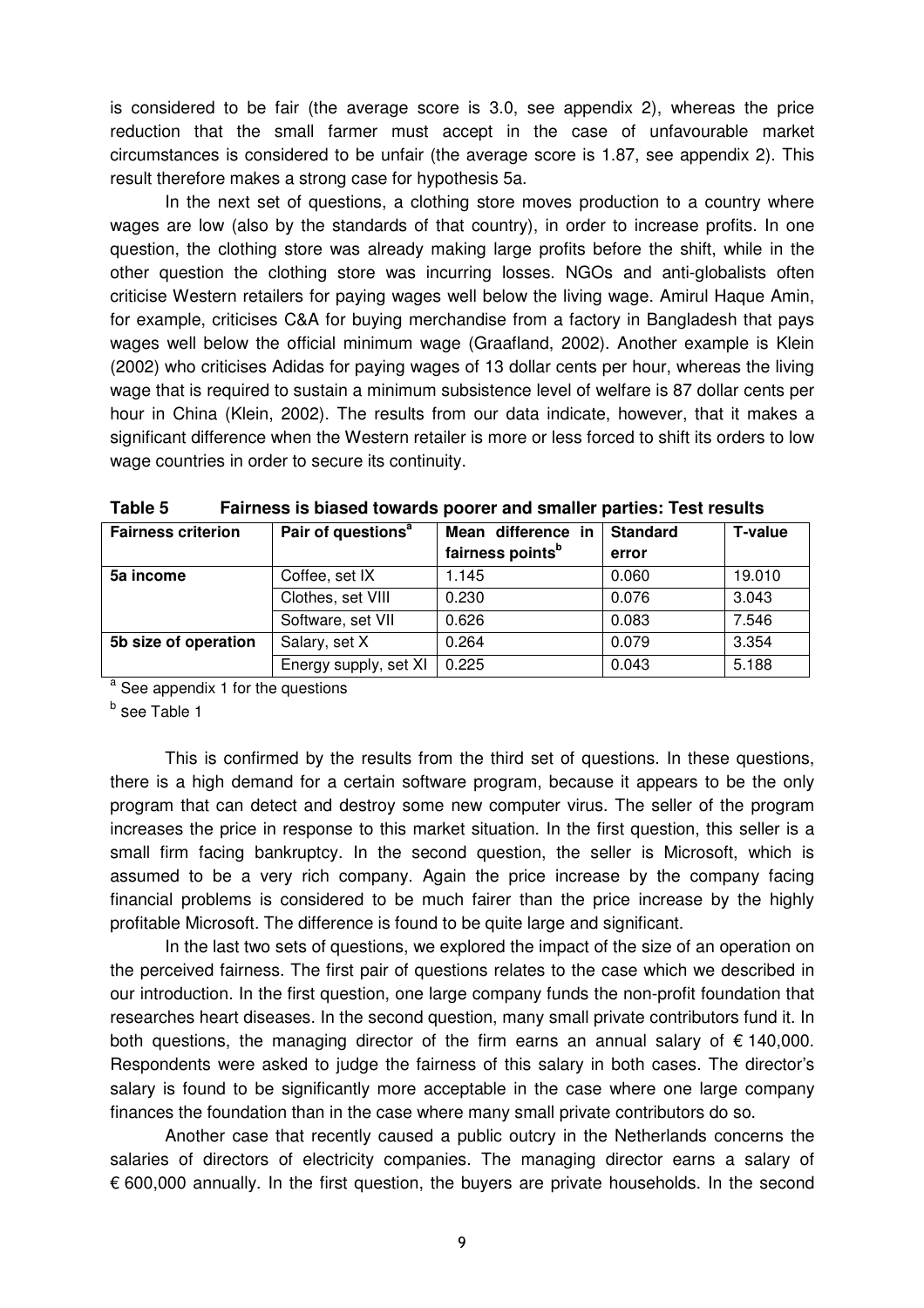question, the buyers are large industrial companies. Again, respondents were asked to judge the fairness of this salary in both cases. Also for both of these pairs of questions, a small but significant difference could be observed between the mean answers. These results seem to support the validity of our hypothesis.

# **5. Conclusion**

The goal of this paper is to identify factors that influence price fairness judgments. The empirical literature suggests that there are several factors that drive perceptions of fair prices: reference prices, the costs of the seller, a self-interest bias and the perceived motive of the seller. In this paper we add one new element, namely equality in income or scale. In particular, we hypothesise that price increases are perceived to be fairer if they benefit poor or small-scale organisations than if they benefit rich or large-scale organisations. Obviously, the scale can be an indicator of income: small-scale buyers or sellers may be perceived as relatively poor in comparison to large-scale buyers or sellers when no further information is given.

We tested these hypotheses on a Dutch sample of 307 respondents to our questionnaire. The results indicate that the factors that are identified by empirical literature are also valid for our Dutch sample today. First, the test results confirm the finding that prices equal to prices of competitors or prices in the recent past are considered to be fairer than prices that strongly deviate from these reference prices. This is coherent with the basic notion of fairness, that equals should be treated equally: similar goods should be priced similarly.

We also find evidence confirming the second hypothesis that price setting using costbased rules is perceived to be fairer than price setting based on demand-supply ratios. Apparently, the well-known notion of fair price of Thomas Aquinas that a trader may not benefit from local scarcity is still alive. According to Aquinas, it is in most cases unlawful to sell something for a higher price than was paid for it (Stackhouse et al, 1995).

Also the third hypothesis that someone who is being disadvantaged perceives more unfairness than someone who is advantaged is significantly confirmed by our sample. Apparently, price fairness is a mental notion, which differs for an outsider, observing a transaction without any direct material interest, and an insider who is personally involved in a transaction. If a person is involved in a transaction (either as seller or as buyer), the price fairness is determined by the way in which that person benefits from it. The more he takes advantage, the more the price is considered as fair. The result is particularly convincing since the people that filled out the questionnaire have probably never been involved in the transactions that we described. Therefore, their self-interest probably influenced the judgments to a smaller extent than if they had been involved in the transactions as buyers or sellers.

Also the fourth hypothesis that price increases are more legitimate if the seller is driven by a social motive rather than the profit motive is confirmed. This finding is also coherent with Aquinas' theory of just prices. Although Aquinas rejected profit as an end in itself, he considered it lawful to sell something for more than was paid for it if the profit is used as a means to some virtuous goal. Also in the case where a man buys something not for sale but for possession, and afterwards, for some reason wishes to sell, it is not a sin if he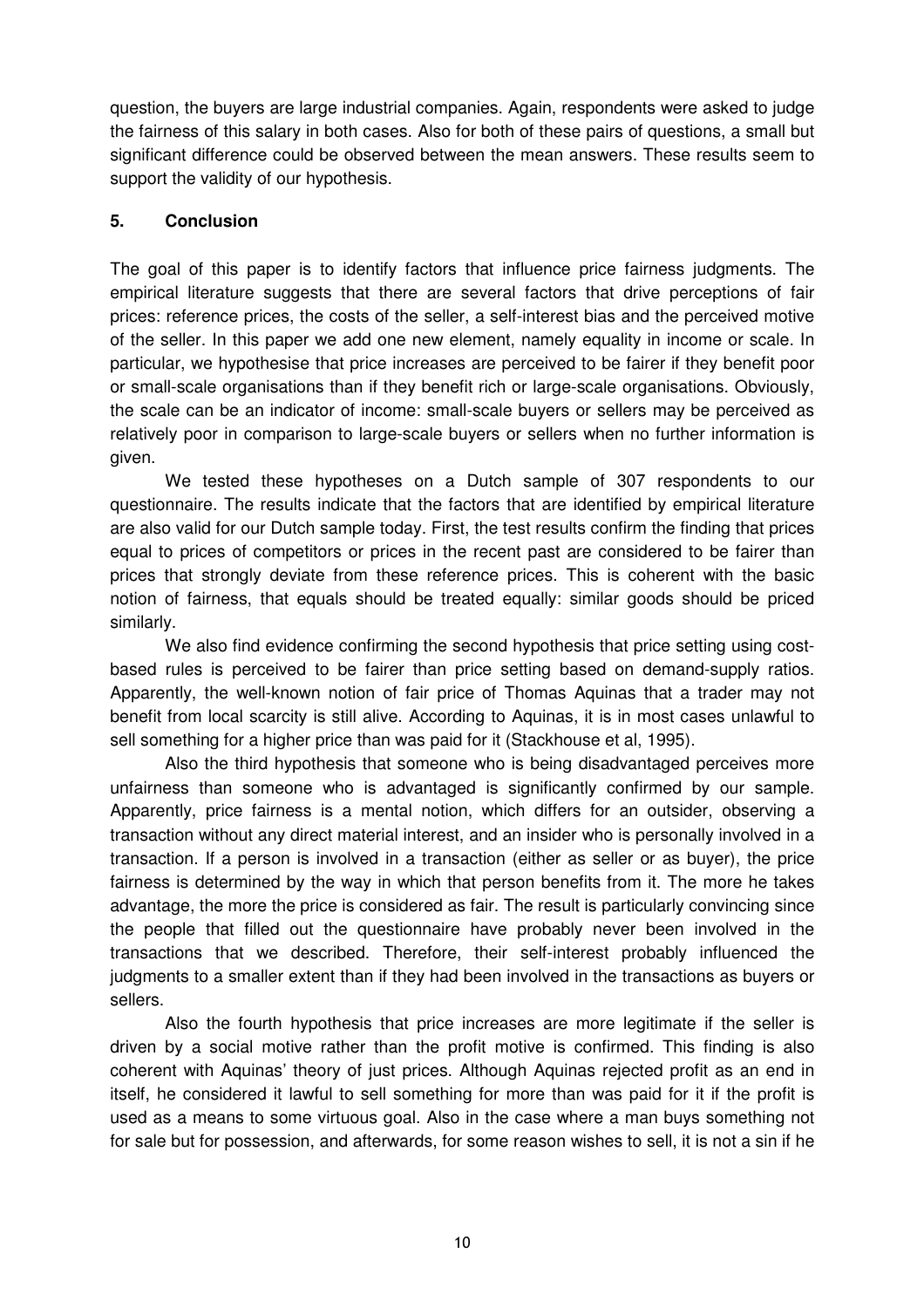sells at a profit. He may do so, either because he has improved the item or because its value has changed with the change in place or time, according to Aquinas.

The last hypothesis that we test is that price increases are judged to be fairer if they benefit poor or small agents than if they benefit rich or large agents. As far as we know these hypotheses have not been tested before by social economic research. All test results point in the same direction. In pairs of questions where only the income (or profit) of the buyer and seller was altered, we found significant differences in perceived fairness of the price increase. Similarly, we find that high director salaries paid by non-profit or commercial organisations are more acceptable if the burden of the costs rests on the shoulders of large contributors rather than small contributors.

Finally, all outcomes are found to be consistent if we redo the test for various subgroups. The factors that are under investigation are remarkably consistent for groups with different levels of income, young and old respondents and males and females.

#### **References**

- Adams, J. Stacey (1965), Inequity in social exchange*,* In: *Advances in experimental social psychology*, Vol. 2, pp. 267 - 299
- Akerlof, G.A., 1982, Labor contracts as a partial gift exchange, *Quarterly Journal of Economics*, pp. 543-69
- Angelidis, J., & Ibrahim, N., 2004, An exploratory study of the impact of degree of religiousness upon an individual's corporate social responsiveness orientation. *Journal of Business Studies,* 51, 119-128.
- Bolton, Lisa E., Luk Warlop and Joseph W. Alba (2003),Consumer perceptions of price (un)fairness, *Journal of consumer research*, Vol. 29, pp. 471 - 491
- Bougie, Roger; Rik Pieters and Marcel Zeelenberg (2003), Angry customers don't come back, they get back: the experience behavioural implications of anger and dissatisfaction in services, *Academy of marketing science*, pp. 377 - 393
- Campbell, Margaret C. (1999), Perceptions of price unfairness: Antecedents and Consequences, *Journal of marketing research*, Vol. 36, pp. 187 - 199
- Collie, T; Graham Bradley and Beverly A. Sparks (2002), Fair process revisited: Differential effects of interactional and procedural justice in the presence of social comparison information, *Journal of experimental social psychology*, Vol. 38, pp. 545 - 555
- Dickson, Peter R. and Rosemary Kalapurakal (1994), The use and perceived fairness of price-setting rules in the bulk electricity market, *Journal of economic psychology*, Vol. 15, pp. 427 - 448
- Frey, Bruno S. and Werner W. Pommerehne (1993), On the fairness of pricing an empirical survey among the general population, *Journal of economic behavior and organization*, Vol. 30, pp. 295 - 307
- Graafland, Johan J. (2002), Sourcing ethics in the textile sector: the case of C&A, *Business Ethics: A European Review*, pp. 282-294
- Graafland, Johan J. (2007), *Economics, ethics and the market: Introduction and applications*, London: Routledge
- Huppertz, John W; Sidney J. Arenson and Richard H. Evans (1978), An application of equity theory to buyer-seller exchange situations*, Journal of marketing research*, pp. 250 - 260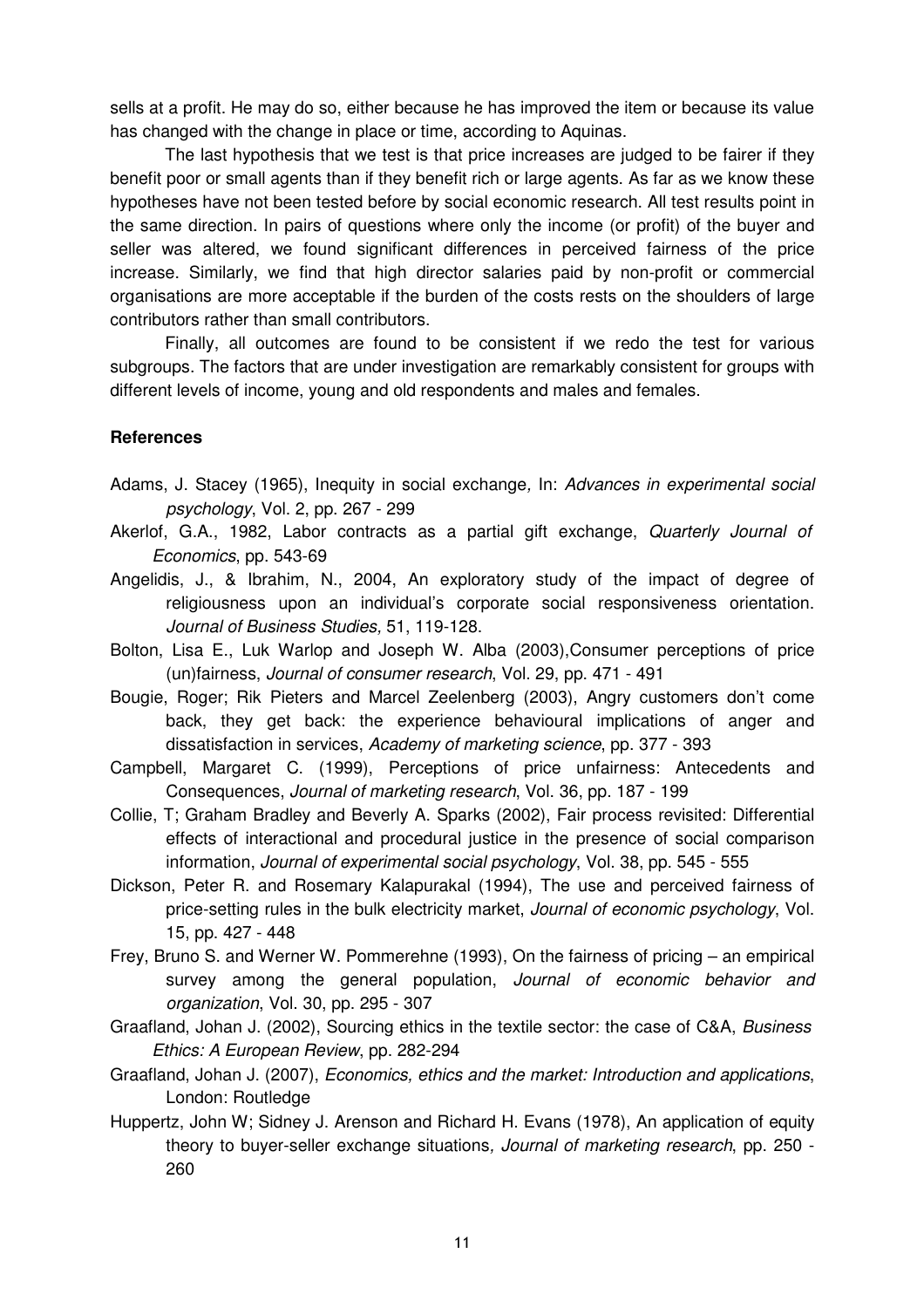- profit seeking: Entitlements in the market*, The American economic review*, Vol. 76 (4), pp. 728 - 741
- Kalapurakal, Rosemary; Peter R. Dickson and Joel E. Urbany (1991), Perceived price fairness and dual entitlement, *Advances in consumer research*, Vol. 18, pp. 788 - 793
- Klein, N., 2002, *No logo*, Lemniscaat, Rotterdam
- Maxwell, Sarah (1995), What makes a price increase seem 'fair'?, *Pricing strategy and practice*, Vol. 3, pp. 21 - 27
- Maxwell, Sarah (2002), Rule-based price fairness and its effect on willingness to purchase, *Journal of economic psychology*, Vol. 23, 2002, pp. 191 - 212
- McClave, Benson and Sincich (1998), *Statistics for business and economics*, Seventh edition, Prentice-Hall
- Kahneman, Daniel; Jack L. Knetsch and Richard Thaler (1986), Fairness as a constraint on the p. 726 724<br>
In principal and entirelies mention and Jone E. Urbury (1991). Purcolved prior<br>
Kaikapurakai. Rosemany: Peter R. D Oliver, Richard L. and John E. Swan (1989), Consumer perceptions of interpersonal equity and satisfaction in transactions: A field survey approach*, Journal of marketing*, Vol. 53, pp. 21 - 35
- Rabin, M., 1998, Psychology and Economics, *Journal of Economic Literature*, Vol. XXXVI, pp. 11-46
- Sekaran, Uma (2003), *Research methods for business: A skill building approach*, John Wiley & Sons
- Sen, Amartya (1996), *Maximisation and the Act of Choice,* In: 'Rationality and Freedom' by Amartya Sen, The Belknap Press of Harvard University Press, 2002
- Sinha, Indrajit and Rajeev Batra (1999), The effect of consumer price consciousness on private label purchase, International journal of research in marketing, Vol. 16, pp. 237 - 251
- Stackhouse, M.L., Dennis P. McCann, Shirley J. Roels and Preston N. Williams (1995), On moral business; contemporary resources for ethics in economic life: Aquinas, Thomas (12XX), Of justice, and of cheating
- Thaler, Richard (1985), Mental accounting and consumer choice*, Marketing science*, Vol. 4 (3), pp. 199 - 214
- Velasquez, M.G. (1998), *Business ethics. Concepts and cases*, Prentice Hall
- Xia, Lan; Kent B. Monroe and Jennifer L. Cox (2004), *The price is unfair!, Journal of marketing*, Vol. 68, pp. 1 – 15

# **Appendix 1 The questionnaire<sup>4</sup>**

*Set of questions relating to hypothesis a. Reference prices play a major role in price judgments* 

Set I

2. In most supermarkets the price of a packet of coffee is  $\epsilon$  1.99. Also in Albert Heijn the price is  $\epsilon$ 1.99. How do you perceive the price that Albert Heijn demands for a packet of coffee?

9. In most supermarkets the price of a packet of coffee is  $\epsilon$  1.59. Now you discover that Albert Heijn sells packets of coffee for € 1.99. How do you perceive the price that Albert Heijn demands for a packet of coffee?

Set II

<sup>&</sup>lt;sup>4</sup> The numbers refer to the number in the questionnaire.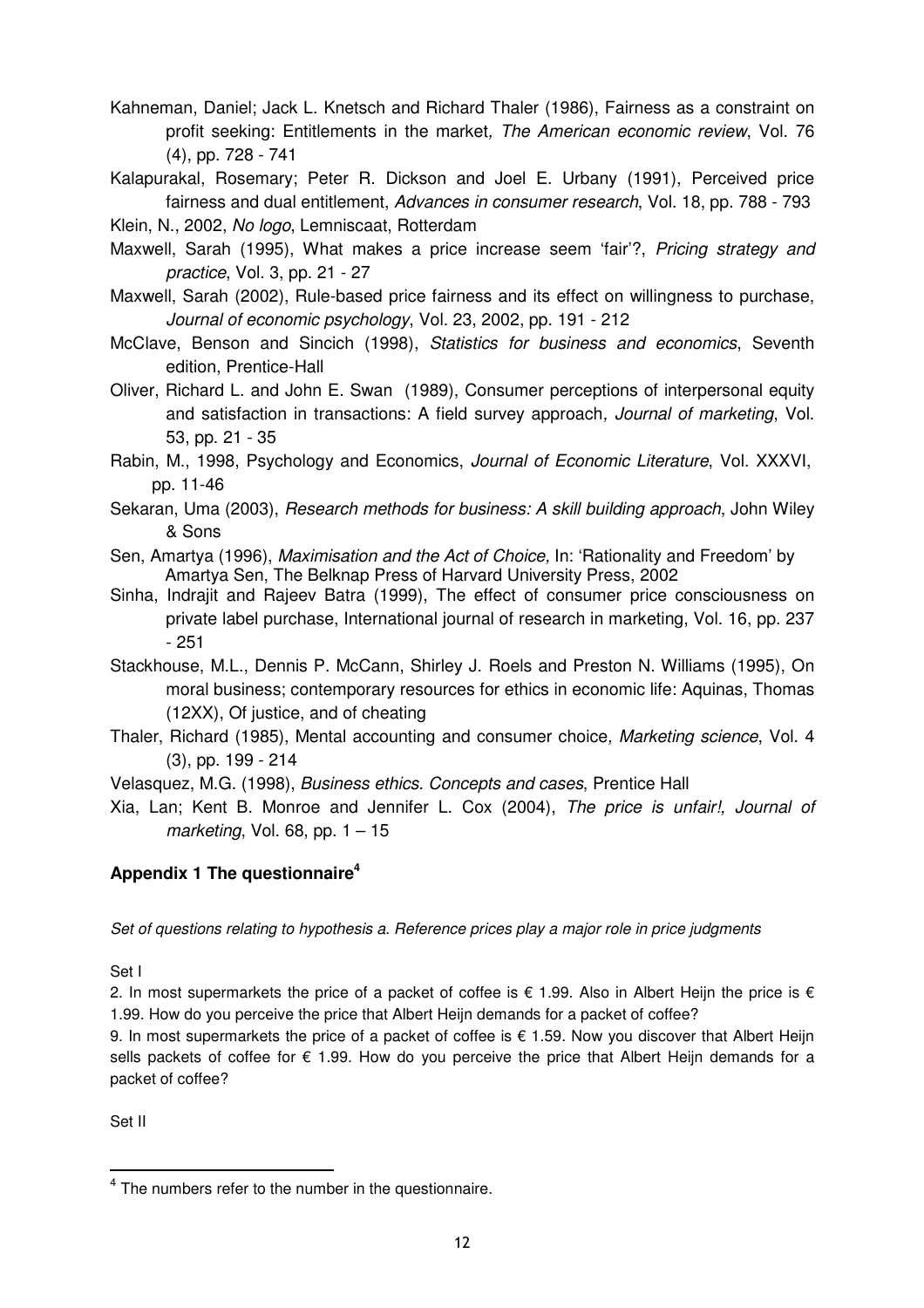4. Two years ago the price of a certain popular book was € 10 in a bookstore. Nowadays this popular book costs € 15. How do you perceive the price that one currently has to pay for this popular book? 17. The price of a certain popular book has not risen during the last two years. Two years ago the price of this popular book was  $\epsilon$  15 and now it is still  $\epsilon$  15. How do you perceive the price that one currently has to pay for this popular book?

*Set of questions relating to hypothesis b. Options to pass-on production costs are seen as fair* 

#### Set III

6. Gamma sells snow shovels for  $\epsilon$  15. The day after a huge snowstorm Gamma raises the price of snow shovels to  $\epsilon$  20. This new price is:

7. There has been no snowstorm, but the wholesale price of show shovels increases by  $\epsilon$  5. For this reason, Gamma raises the consumer price of snow shovels from  $\epsilon$  15 to  $\epsilon$  20. This is:

*Set of questions relating to hypothesis c. Pursuing social goals is considered more fair than increasing profits* 

#### Set IV

10. There is an earthquake in a remote village. The supply of bottles of water is temporarily not possible any more. A local store has still a number of crates with bottles of water in stock. The salesman raises the price of bottles of water from  $\epsilon$  10 to  $\epsilon$  11. In this way he hopes to earn a nice amount of money for his own holiday. This is:

12. There is an earthquake in a remote village. The supply of bottles of water is temporarily not possible anymore. A local store has still a number of crates with bottles of water in stock. The salesman raises the price of bottles of water from  $\epsilon$  10 to  $\epsilon$  11. In this way he hopes that the people in the village will be use the available supply of water more efficiently, so that there be enough for all. This is:

*Set of questions relating to hypothesis d. Self-interest affects the notion of fairness to a large degree* 

#### Set V

6. Gamma sells snow shovels for € 15. The day after a huge snowstorm Gamma raises the price of snow shovels to  $\epsilon$  20. This new price is:

11. Gamma sells snow shovels for € 15. During the whole winter it has not snowed and it seems that this will not happen any more. Gamma wants to get rid of the snow shovels and lowers its price to  $\epsilon$ 10. The new price is:

#### Set VI

5. A potato farmer knows that he needs at least 15 cents per kilo of potatoes in order to make ends meet. However, the common market price is currently 12 cents per kilo. McCain (a large producer of chips) buys potatoes from the farmer. What would be a fair price?

19. Suppose you are a potato farmer. You know that you need at least 15 cents per kilo of potatoes in order to make ends meet. However, the common market price is currently 12 cents per kilo. McCain (a large producer of chips) buys potatoes from the farmer. What would be a fair price?

#### Set of questions relating to hypothesis e. The notion of fairness is biased towards poorer and smaller parties

### Set VII

1. A new computer virus causes great harm to the computer of private persons and companies. After opening an e-mail, the hard disc of the computer becomes useless within a couple of hours. A new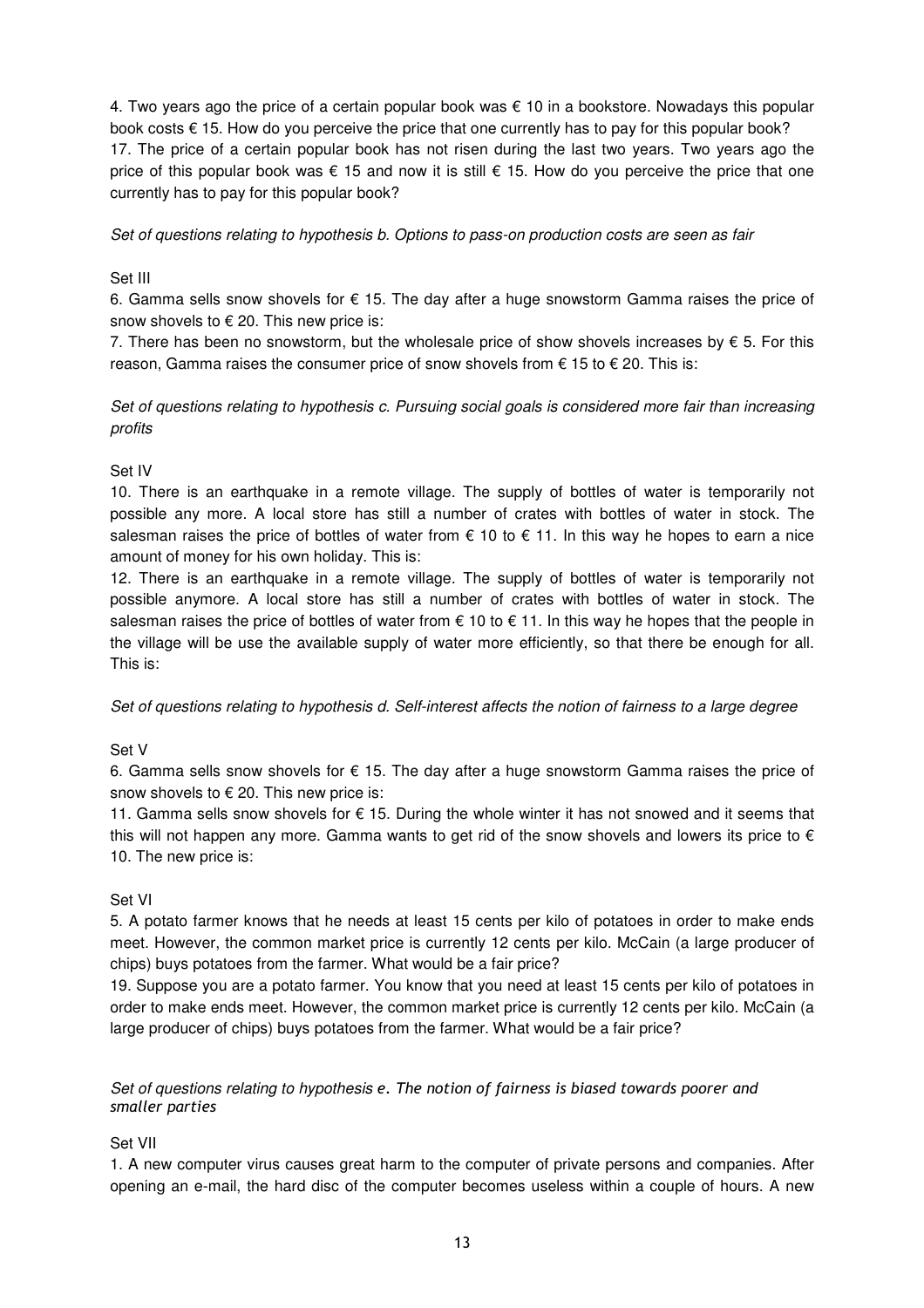anti-virus program of a small software company, that is about to go bankrupt, appears to be the only program that can destroy the virus. When the virus becomes known, this small company increases the price of the anti-virus program from €100 to €150. This is:

15. A new computer virus causes great harm to the computer of private persons and companies. After opening an e-mail, the hard disc of the computer becomes useless within a couple of hours. A new anti-virus program of Microsoft appears to be the only program that can destroy the virus. When the virus becomes known, Microsoft increases the price of the anti-virus program from  $\epsilon$ 100 to  $\epsilon$ 150. This is:

### Set VIII

3. C&A makes large losses. The board decides to move part of the merchandise from Germany to China. This reduces the costs, because the wages for unskilled labour (required for producing apparel) are much lower in China. Also in the context of China the wages that suppliers of C&A pay to their employees are very low. This policy of C&A is:

16. C&A earns a high profit. In order to increase its profits further, the board decides to move part of the merchandise from Germany to China. This reduces the costs, because the wages for unskilled labour (required for producing apparel) are much lower in China. Also in the context of China the wages that suppliers of C&A pay to their employees are very low. This policy of C&A is:

### Set IX

13. A rich coffee trader goes to a poor coffee farmer and says: "On the other side of the mountain I have to pay a coffee farmer less than you for a bag of coffee. I will only buy your coffee if you ask for a lower price than the coffee farmer on the other side of the mountain. The coffee farmer mentions a lower price. Subsequently, the rich trader goes to the other side of the mountain and tells the other coffee farmer the same story. He continues to do so until he pays the lowest possible price for the coffee. This is:

18. A poor coffee farmer can sell his coffee to two different rich coffee traders. He says to the first trader: "How much do you pay for my coffee?". The coffee trader mentions a price. Subsequently, the poor coffee farmer goes to the other coffee trader and says: "I can sell coffee for this price. If you want to buy coffee from me, you will have to pay more". The coffee trader mentions a higher price. Next, the poor coffee farmer goes again to the first trader and demands a higher price. He continues to do so until he gets the highest possible price. This is:

### Set X

8. Philips wants to do something for society and establishes a foundation that researches heart diseases. Philips provides all financial means for this foundation. The director of this foundation earns an annual salary of  $\epsilon$  140,000. This salary is:

20. The heart foundation combats heart diseases. The main source of income of the Heart foundation is donations from private persons. The Director of the Heart foundation earns an annual salary of  $\epsilon$ 140,000. This salary is:

### Set XI

14. Essent delivers gas, water and electricity to private persons. The director of Essent earns an annual salary of  $\epsilon$  600,000. This salary is:

21. IntraSupply delivers gas, water and electricity to large industrial companies. The director of Intrasupply earns an annual salary of € 600,000. This salary is: